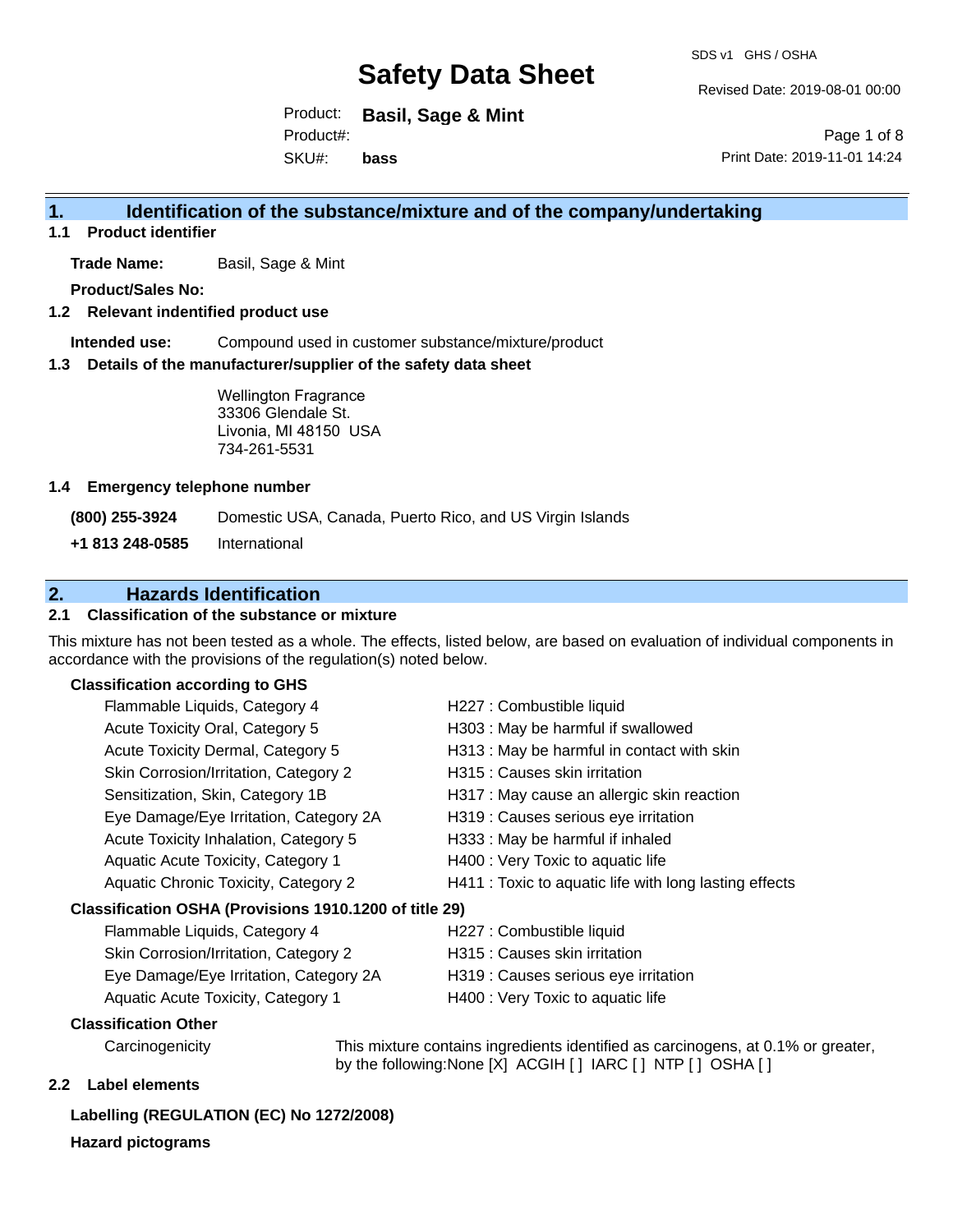Product: **Basil, Sage & Mint**

Product#:

SKU#: **bass**

Page 2 of 8 Print Date: 2019-11-01 14:24

Revised Date: 2019-08-01 00:00



**Signal Word: Warning**

| Combustible liquid                              |
|-------------------------------------------------|
| May be harmful if swallowed                     |
| May be harmful in contact with skin             |
| Causes skin irritation                          |
| May cause an allergic skin reaction             |
| Causes serious eye irritation                   |
| May be harmful if inhaled                       |
| Very Toxic to aquatic life                      |
| Toxic to aquatic life with long lasting effects |
|                                                 |

### **Precautionary Statements**

#### **Prevention:**

| P235                 | Keep cool                                                                                                                       |
|----------------------|---------------------------------------------------------------------------------------------------------------------------------|
| P <sub>264</sub>     | Wash hands thoroughly after handling                                                                                            |
| P <sub>272</sub>     | Contaminated work clothing should not be allowed out of the workplace                                                           |
| P273                 | Avoid release to the environment                                                                                                |
| Response:            |                                                                                                                                 |
| $P302 + P352$        | IF ON SKIN: Wash with soap and water                                                                                            |
| $P304 + P312$        | IF INHALED: Call a POISON CENTER or doctor/physician if you feel unwell                                                         |
| $P305 + P351 + P338$ | IF IN EYES: Rinse cautiously with water for several minutes Remove contact lenses if<br>present and easy to do continue rinsing |

|               | probotile and capy to do. continued implied                                                                                           |
|---------------|---------------------------------------------------------------------------------------------------------------------------------------|
| P312          | Call a POISON CENTER or doctor/physician if you feel unwell                                                                           |
| $P333 + P313$ | If skin irritation or a rash occurs: Get medical advice/attention                                                                     |
| $P337 + P313$ | If eye irritation persists: Get medical advice/attention                                                                              |
| P362          | Take off contaminated clothing and wash before reuse                                                                                  |
| P363          | Wash contaminated clothing before reuse                                                                                               |
| P370 + P378   | In case of fire: Use Carbon dioxide (CO2), Dry chemical, or Foam for extinction. Do not use<br>a direct water jet on burning material |
| P391          | <b>Collect Spillage</b>                                                                                                               |
|               |                                                                                                                                       |

**2.3 Other Hazards**

#### **no data available**

## **3. Composition/Information on Ingredients**

### **3.1 Mixtures**

This product is a complex mixture of ingredients, which contains among others the following substance(s), presenting a health or environmental hazard within the meaning of the UN Globally Harmonized System of Classification and Labeling of Chemicals (GHS):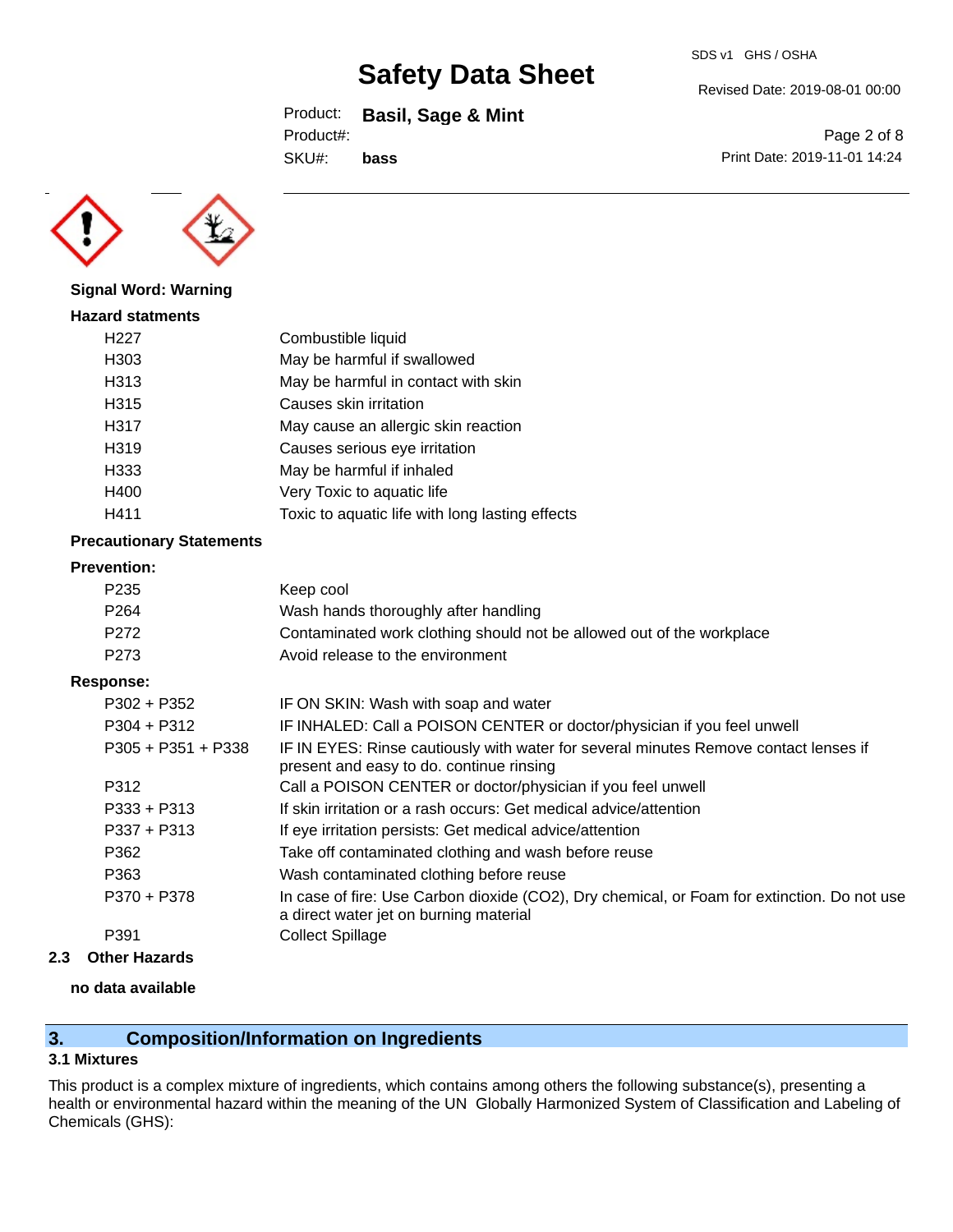SDS v1 GHS / OSHA

Revised Date: 2019-08-01 00:00

## Product: **Basil, Sage & Mint**

Product#:

SKU#: **bass**

Page 3 of 8 Print Date: 2019-11-01 14:24

| CAS#<br>Ingredient                         | EC#                                                      | Conc.<br>Range | <b>GHS Classification</b>           |  |
|--------------------------------------------|----------------------------------------------------------|----------------|-------------------------------------|--|
| 120-51-4                                   | 204-402-9                                                | 50 - 60 %      | H302; H313; H400; H411              |  |
| <b>Benzyl Benzoate</b>                     |                                                          |                |                                     |  |
| 18479-58-8                                 | 242-362-4                                                | $5 - 10%$      | H227; H303; H315; H319; H402        |  |
|                                            | 2,6-dimethyloct-7-en-2-ol                                |                |                                     |  |
| 78-70-6                                    | 201-134-4                                                | $5 - 10%$      | H227; H303; H315; H317; H319; H402  |  |
| Linalool                                   |                                                          |                |                                     |  |
| 101-86-0                                   | 202-983-3                                                | $5 - 10%$      | H303; H316; H317; H400; H411        |  |
|                                            | Hexyl cinnamaldehyde                                     |                |                                     |  |
| 54464-57-2                                 | 259-174-3                                                | $2 - 5%$       | H315; H317; H400; H410              |  |
|                                            | Tetramethyl Acetyloctahydronaphthalenes                  |                |                                     |  |
| 1222-05-5                                  | 214-946-9                                                | $2 - 5%$       | H316; H400; H410                    |  |
|                                            | Hexamethylindanopyran                                    |                |                                     |  |
| 5989-27-5                                  | 227-813-5                                                | $2 - 5%$       | H226; H304; H315; H317; H400; H410  |  |
| Limonene                                   |                                                          |                |                                     |  |
| $98 - 55 - 5$                              | 202-680-6                                                | $2 - 5%$       | H227; H303; H315; H319; H401        |  |
| <b>Terpineol</b>                           |                                                          |                |                                     |  |
| 127-51-5                                   | 204-846-3                                                | $1 - 2%$       | H316; H317; H320; H401; H411        |  |
|                                            | a-Isomethyl ionone                                       |                |                                     |  |
| 80-54-6                                    | 201-289-8                                                | $1 - 2%$       | H227; H302; H315; H317; H361; H401; |  |
| H412<br><b>Butylphenyl Methylpropional</b> |                                                          |                |                                     |  |
| 115-95-7                                   | 204-116-4                                                | $1 - 2%$       | H227; H315; H317; H320; H402        |  |
| <b>Linalyl Acetate</b>                     |                                                          |                |                                     |  |
| 105-87-3                                   | 203-341-5                                                | $0.1 - 1.0 %$  | H315; H317; H401; H412              |  |
| Geranyl Acetate                            |                                                          |                |                                     |  |
| 5392-40-5                                  | 226-394-6                                                | $0.1 - 1.0 %$  | H313; H315; H317; H319; H401        |  |
| Citral                                     |                                                          |                |                                     |  |
| 140-67-0                                   | 205-427-8                                                | $0.1 - 1.0 %$  | H227; H302; H316; H317; H341; H351; |  |
| H402<br>benzen, 1-methoxy-4-(2-propenyl)-  |                                                          |                |                                     |  |
|                                            | See Section 16 for full text of GHS classification codes |                |                                     |  |

See Section 16 for full text of GHS classification codes which where not shown in section 2 Total Hydrocarbon Content (%  $w/w$ ) = 4.44

### **4. First Aid Measures**

## **4.1 Description of first aid measures**

| Inhalation:           | Remove from exposure site to fresh air and keep at rest.<br>Obtain medical advice.                            |
|-----------------------|---------------------------------------------------------------------------------------------------------------|
| Eye Exposure:         | Flush immediately with water for at least 15 minutes.<br>Contact physician if symptoms persist.               |
| <b>Skin Exposure:</b> | Remove contaminated clothes. Wash thoroughly with water (and soap).<br>Contact physician if symptoms persist. |
| Ingestion:            | Rinse mouth with water and obtain medical advice.                                                             |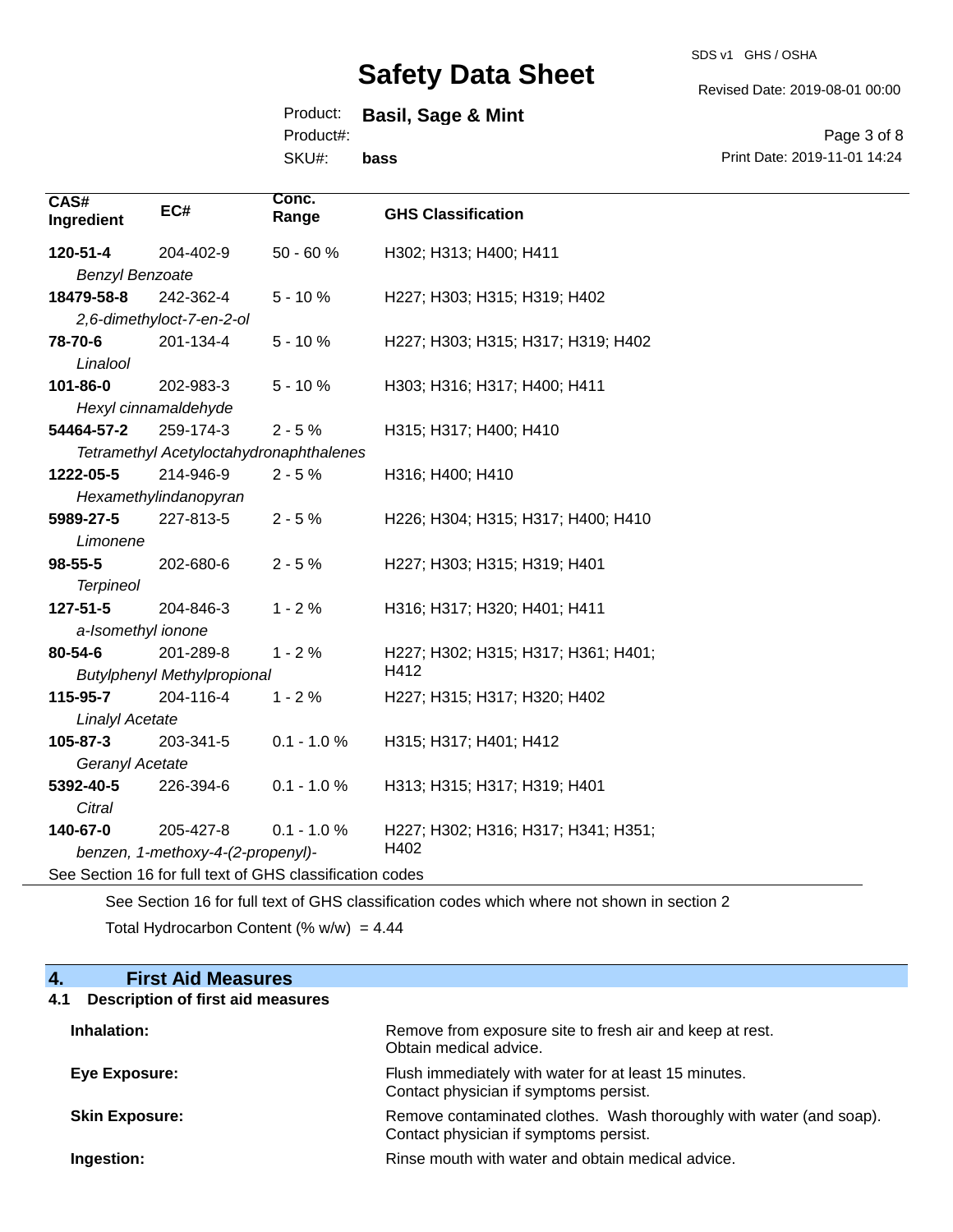SDS v1 GHS / OSHA

Revised Date: 2019-08-01 00:00

Product: **Basil, Sage & Mint** SKU#: Product#: **bass**

Page 4 of 8 Print Date: 2019-11-01 14:24

# **4.2 Most important symptoms and effects, both acute and delayed Symptoms:** no data available **Risks:** Risks: Refer to Section 2.2 "Hazard Statements" **4.3 Indication of any immediate medical attention and special treatment needed Treatment:** Treatment: Treatment: Refer to Section 2.2 "Response" **5. Fire-Fighting measures 5.1 Extinguishing media** Suitable: Carbon dioxide (CO2), Dry chemical, Foam **Unsuitable** Do not use a direct water jet on burning material **5.2 Special hazards arising from the substance or mixture During fire fighting:** Water may be ineffective **5.3 Advice for firefighters Further information:** Standard procedure for chemical fires **6. Accidental Release Measures**

#### **6.1 Personal precautions, protective equipment and emergency procedures**

Avoid inhalation and contact with skin and eyes. A self-contained breathing apparatus is recommended in case of a major spill.

#### **6.2 Environmental precautions**

Keep away from drains, soil, and surface and groundwater.

#### **6.3 Methods and materials for containment and cleaning up**

Clean up spillage promptly. Remove ignition sources. Provide adequate ventilation. Avoid excessive inhalation of vapors. Gross spillages should be contained by use of sand or inert powder and disposed of according to the local regulations.

#### **6.4 Reference to other sections**

Not Applicable

#### **7. Handling and Storage**

#### **7.1 Precautions for safe handling**

Apply according to good manufacturing and industrial hygiene practices with proper ventilation. Do not drink, eat or smoke while handling. Respect good personal hygiene.

#### **7.2 Conditions for safe storage, including any incompatibilities**

Store in a cool, dry and ventilated area away from heat sources and protected from light in tightly closed original container. Avoid uncoated metal container. Keep air contact to a minimum.

#### **7.3 Specific end uses**

No information available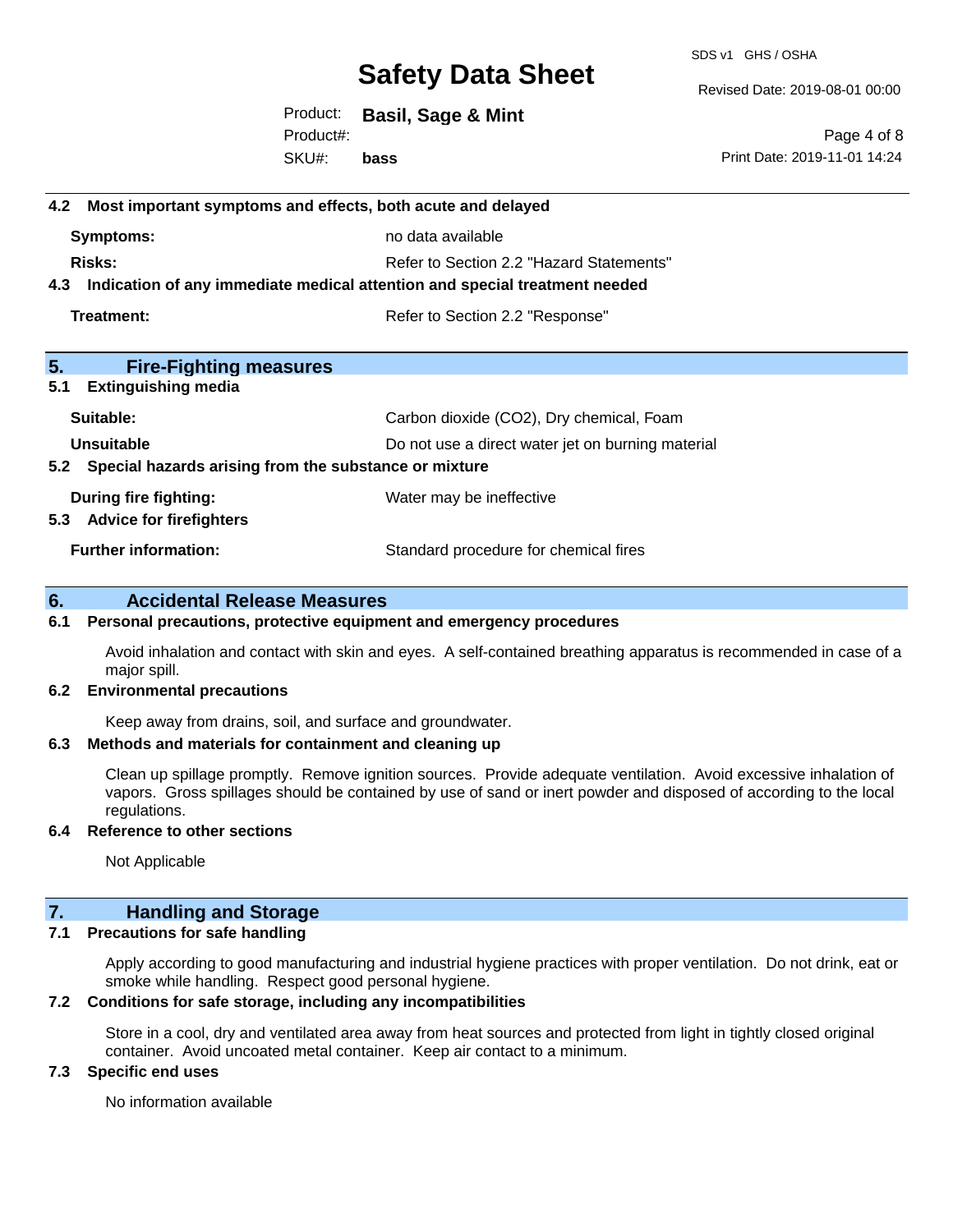SDS v1 GHS / OSHA

Revised Date: 2019-08-01 00:00

Product: **Basil, Sage & Mint** SKU#: Product#: **bass**

Page 5 of 8 Print Date: 2019-11-01 14:24

| 8.<br><b>Exposure Controls/Personal Protection</b>    |                                                                                                                                          |  |
|-------------------------------------------------------|------------------------------------------------------------------------------------------------------------------------------------------|--|
| 8.1 Control parameters                                |                                                                                                                                          |  |
| <b>Exposure Limits:</b>                               | Contains no substances with occupational exposure limit values.                                                                          |  |
| <b>Engineering Controls:</b>                          | Use local exhaust as needed.                                                                                                             |  |
| 8.2 Exposure controls - Personal protective equipment |                                                                                                                                          |  |
| Eye protection:                                       | Tightly sealed goggles, face shield, or safety glasses with brow guards and side shields, etc.<br>as may be appropriate for the exposure |  |
| <b>Respiratory protection:</b>                        | Avoid excessive inhalation of concentrated vapors. Apply local ventilation where appropriate.                                            |  |
| <b>Skin protection:</b>                               | Avoid Skin contact. Use chemically resistant gloves as needed.                                                                           |  |

## **9. Physical and Chemical Properties**

### **9.1 Information on basic physical and chemical properties**

| Appearance:                  | Liquid                           |
|------------------------------|----------------------------------|
| Odor:                        | Conforms to Standard             |
| Color:                       | Yellow to Greenish Yellow (G3-6) |
| <b>Viscosity:</b>            | Liquid                           |
| <b>Freezing Point:</b>       | Not determined                   |
| <b>Boiling Point:</b>        | Not determined                   |
| <b>Melting Point:</b>        | Not determined                   |
| <b>Flashpoint (CCCFP):</b>   | 178 F (81.11 C)                  |
| <b>Auto flammability:</b>    | Not determined                   |
| <b>Explosive Properties:</b> | None Expected                    |
| <b>Oxidizing properties:</b> | None Expected                    |
| Vapor Pressure (mmHg@20 C):  | 0.0909                           |
| %VOC:                        | 0.09                             |
| Specific Gravity @ 25 C:     | 1.0040                           |
| Density $@25C$ :             | 1.0010                           |
| Refractive Index @ 20 C:     | 1.5210                           |
| Soluble in:                  | Oil                              |

# **10. Stability and Reactivity**

| 10.1 Reactivity                         | None                                               |
|-----------------------------------------|----------------------------------------------------|
| <b>10.2 Chemical stability</b>          | Stable                                             |
| 10.3 Possibility of hazardous reactions | None known                                         |
| <b>10.4 Conditions to avoid</b>         | None known                                         |
| 10.5 Incompatible materials             | Strong oxidizing agents, strong acids, and alkalis |
| 10.6 Hazardous decomposition products   | None known                                         |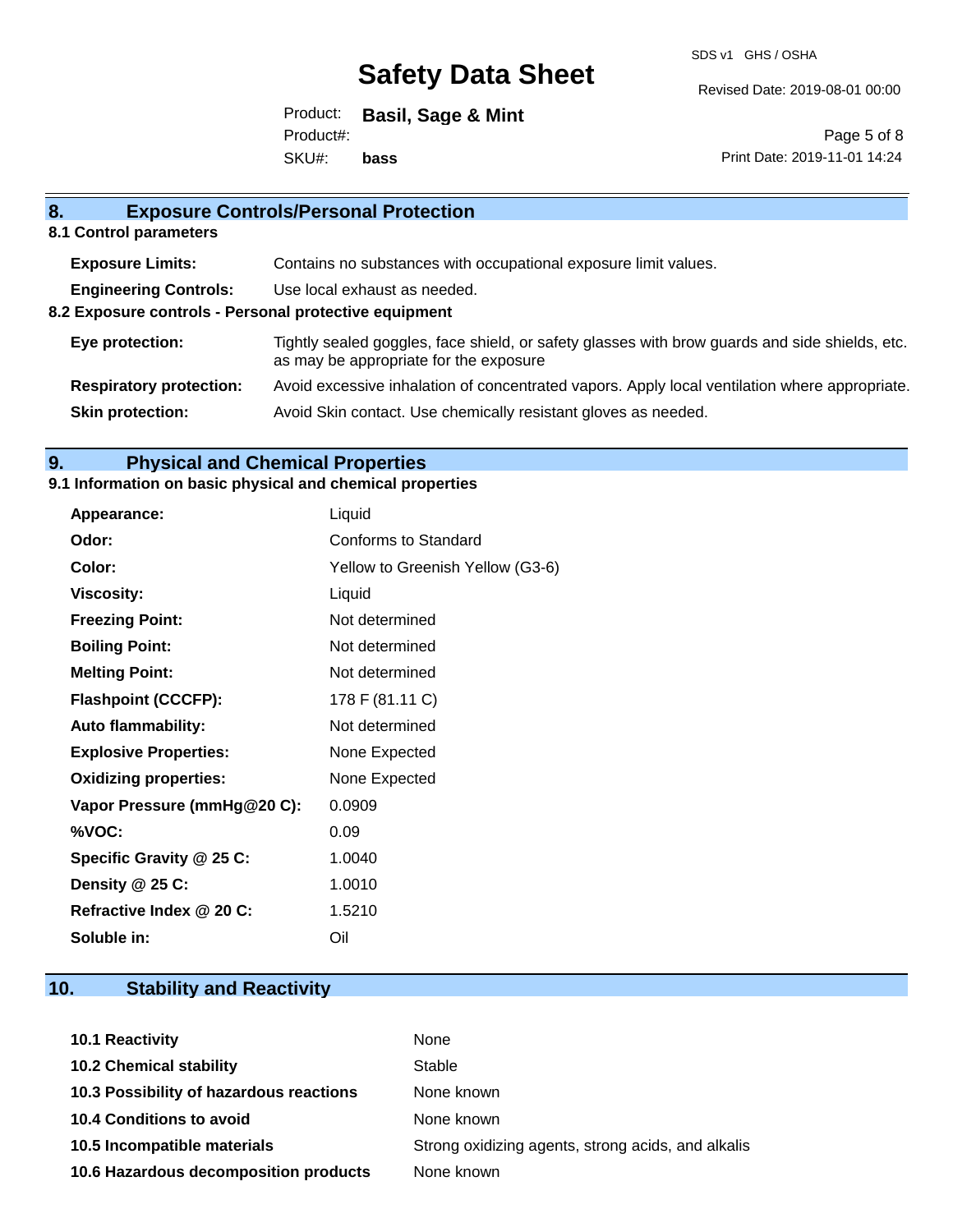Revised Date: 2019-08-01 00:00

Product: **Basil, Sage & Mint** SKU#: Product#: **bass**

Page 6 of 8 Print Date: 2019-11-01 14:24

## **11. Toxicological Information**

#### **11.1 Toxicological Effects**

Acute Toxicity Estimates (ATEs) based on the individual Ingredient Toxicity Data utilizing the "Additivity Formula"

| Acute toxicity - Oral - (Rat) mg/kg                | (LD50: 2020.9222) May be harmful if swallowed            |
|----------------------------------------------------|----------------------------------------------------------|
| Acute toxicity - Dermal - (Rabbit) mg/kg           | (LD50: 4098.4583) May be harmful in contact with skin    |
| Acute toxicity - Inhalation - (Rat) mg/L/4hr       | (LD50: 54.7675) May be harmful if inhaled                |
| <b>Skin corrosion / irritation</b>                 | May be harmful if inhaled                                |
| Serious eye damage / irritation                    | Causes serious eye irritation                            |
| <b>Respiratory sensitization</b>                   | Not classified - the classification criteria are not met |
| <b>Skin sensitization</b>                          | May cause an allergic skin reaction                      |
| <b>Germ cell mutagenicity</b>                      | Not classified - the classification criteria are not met |
| Carcinogenicity                                    | Not classified - the classification criteria are not met |
| <b>Reproductive toxicity</b>                       | Not classified - the classification criteria are not met |
| Specific target organ toxicity - single exposure   | Not classified - the classification criteria are not met |
| Specific target organ toxicity - repeated exposure | Not classified - the classification criteria are not met |
| <b>Aspiration hazard</b>                           | Not classified - the classification criteria are not met |

### **12. Ecological Information**

**12.1 Toxicity**

| <b>Acute acquatic toxicity</b>     | Very Toxic to aquatic life                      |
|------------------------------------|-------------------------------------------------|
| <b>Chronic acquatic toxicity</b>   | Toxic to aquatic life with long lasting effects |
| <b>Toxicity Data on soil</b>       | no data available                               |
| <b>Toxicity on other organisms</b> | no data available                               |
|                                    |                                                 |
| 12.2 Persistence and degradability | no data available                               |
| 12.3 Bioaccumulative potential     | no data available                               |
| 12.4 Mobility in soil              | no data available                               |
| 12.5 Other adverse effects         | no data available                               |
|                                    |                                                 |

### **13. Disposal Conditions**

#### **13.1 Waste treatment methods**

Do not allow product to reach sewage systems. Dispose of in accordance with all local and national regulations. Send to a licensed waste management company.The product should not be allowed to enter drains, water courses or the soil. Do not contaminate ponds, waterways or ditches with chemical or used container.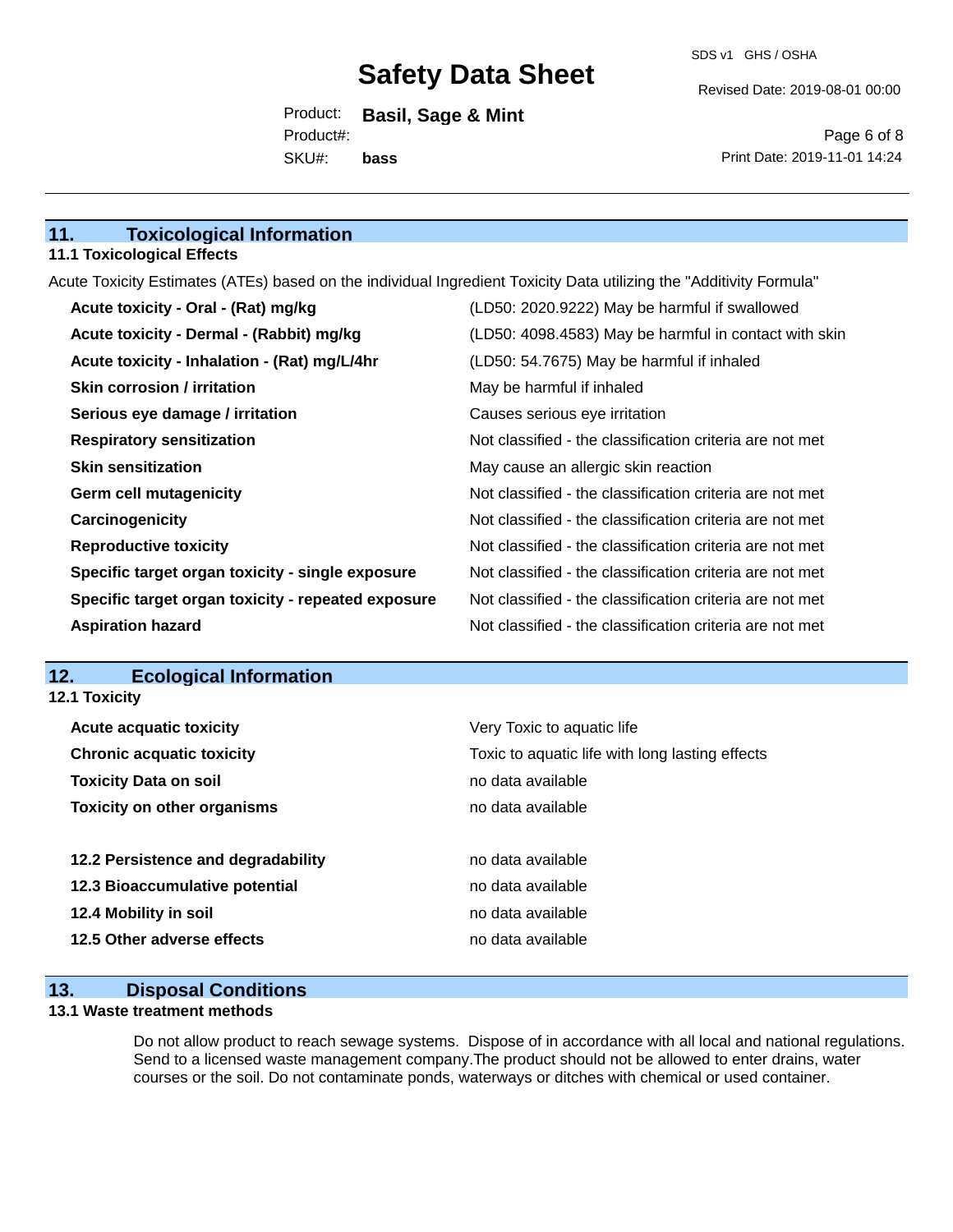SDS v1 GHS / OSHA

Revised Date: 2019-08-01 00:00

Product: **Basil, Sage & Mint** SKU#: Product#: **bass**

Page 7 of 8 Print Date: 2019-11-01 14:24

## **14. Transport Information**

| <b>Marine Pollutant</b>                                       | Yes. Ingredient of greatest environmental impact:<br>120-51-4 : (50 - 60 %) : Benzyl Benzoate |              |                                     |                 |               |
|---------------------------------------------------------------|-----------------------------------------------------------------------------------------------|--------------|-------------------------------------|-----------------|---------------|
| <b>Regulator</b>                                              |                                                                                               | <b>Class</b> | <b>Pack Group</b>                   | <b>Sub Risk</b> | UN-nr.        |
| U.S. DOT (Non-Bulk)                                           |                                                                                               |              | Not Regulated - Not Dangerous Goods |                 |               |
| <b>Chemicals NOI</b>                                          |                                                                                               |              |                                     |                 |               |
| <b>ADR/RID (International Road/Rail)</b>                      |                                                                                               |              |                                     |                 |               |
| <b>Environmentally Hazardous</b><br>Substance, Liquid, n.o.s. |                                                                                               | 9            | Ш                                   |                 | <b>UN3082</b> |
| <b>IATA (Air Cargo)</b>                                       |                                                                                               |              |                                     |                 |               |
| <b>Environmentally Hazardous</b><br>Substance, Liquid, n.o.s. |                                                                                               | 9            | Ш                                   |                 | <b>UN3082</b> |
| IMDG (Sea)                                                    |                                                                                               |              |                                     |                 |               |
| <b>Environmentally Hazardous</b><br>Substance, Liquid, n.o.s. |                                                                                               | 9            | Ш                                   |                 | <b>UN3082</b> |

| 15.                                       |                                 | <b>Regulatory Information</b> |                                   |                                                              |  |
|-------------------------------------------|---------------------------------|-------------------------------|-----------------------------------|--------------------------------------------------------------|--|
|                                           | <b>U.S. Federal Regulations</b> |                               |                                   |                                                              |  |
| <b>TSCA (Toxic Substance Control Act)</b> |                                 |                               |                                   | All components of the substance/mixture are listed or exempt |  |
| 40 CFR(EPCRA, SARA, CERCLA and CAA)       |                                 |                               |                                   | This product contains NO components of concern.              |  |
|                                           | <b>U.S. State Regulations</b>   |                               |                                   |                                                              |  |
| <b>California Proposition 65 Warning</b>  |                                 |                               |                                   | This product contains the following components:              |  |
|                                           | 140-67-0                        |                               | $205 - 427 - 8$ 0.1 - 1.0 %       | Estragole (Methyl chavicol) (Natural Source)                 |  |
|                                           |                                 |                               | 123-35-3(NF 204-622-5 0.01 - 0.1% | beta-Myrcene (Natural Source)                                |  |
|                                           | 89-82-7                         |                               | $201 - 943 - 2 \leq 40$ ppm       | Pulegone (Natural Source)                                    |  |
|                                           | $93 - 15 - 2$                   | $202 - 223 - 0 \le 5$ ppm     |                                   | Methyl Eugenol (Natural Source)                              |  |
|                                           | <b>Canadian Regulations</b>     |                               |                                   |                                                              |  |
| <b>DSL</b>                                |                                 |                               |                                   | 100.00% of the components are listed or exempt.              |  |

## **16. Other Information**

#### **GHS H-Statements referred to under section 3 and not listed in section 2**

| H226 : Flammable liquid and vapour                        | H302: Harmful if swallowed                                     |
|-----------------------------------------------------------|----------------------------------------------------------------|
| H304 : May be fatal if swallowed and enters airways       | H316 : Causes mild skin irritation                             |
| H317 : May cause an allergic skin reaction                | H320 : Causes eye irritation                                   |
| H341 : Suspected of causing genetic defects               | H351: Suspected of causing cancer                              |
| H361: Suspected of damaging fertility or the unborn child | H401 : Toxic to aquatic life                                   |
| H402 : Harmful to aquatic life                            | H410 : Very toxic to aquatic life with long lasting<br>effects |
| H412 : Harmful to aquatic life with long lasting effects  |                                                                |
|                                                           |                                                                |

### **Total Fractional Values**

(TFV) Risk (TFV) Risk